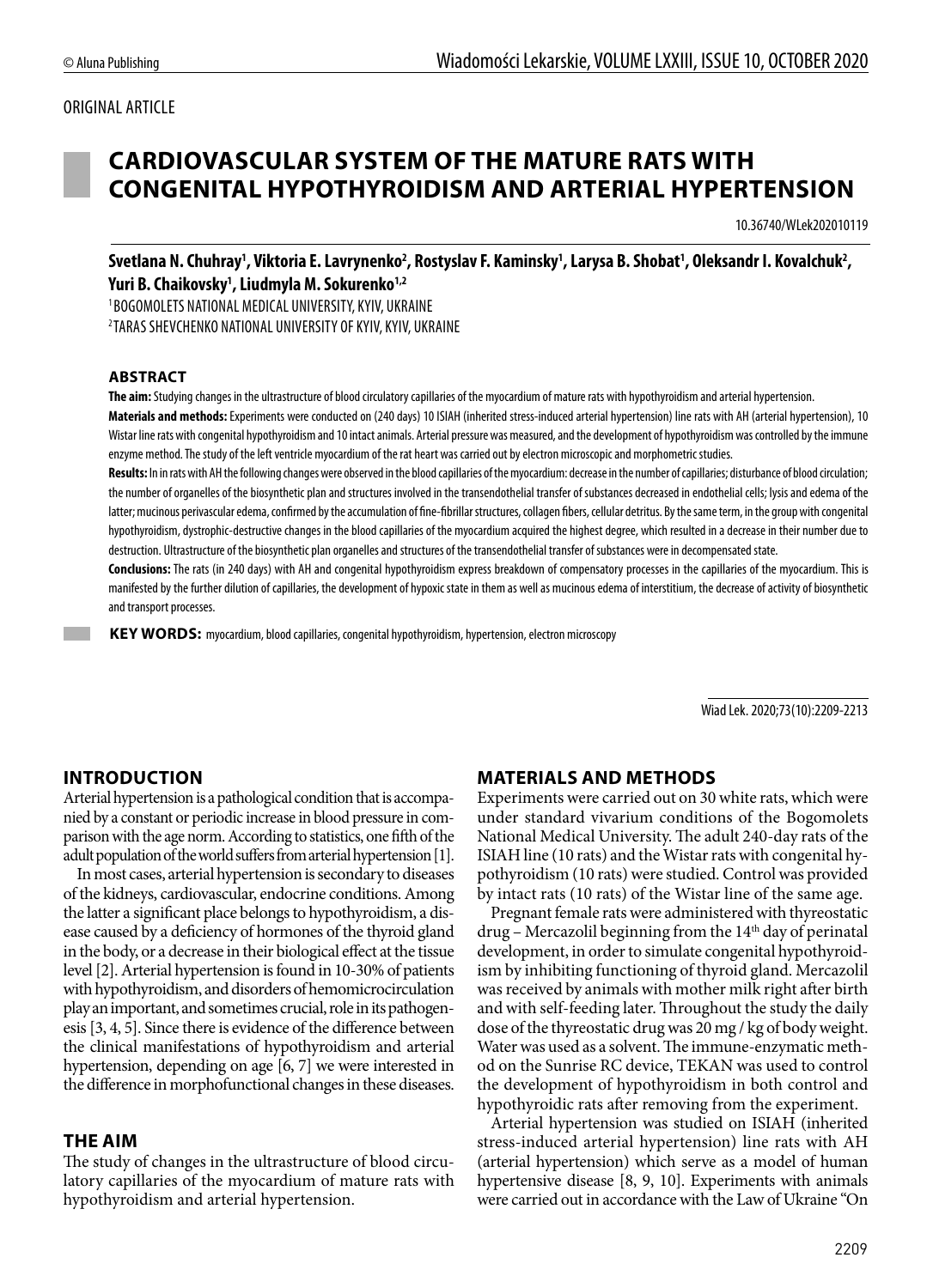#### **Table I.** Changes of arterial pressure figures

|                             | 240 days |    |                                                        |  |
|-----------------------------|----------|----|--------------------------------------------------------|--|
|                             | Control  | AH | <b>CHT</b>                                             |  |
| Arterial pressure,<br>mm Hq |          |    | $117,6 \pm 4,2$ $151,2 \pm 5,3$ * $136,2 \pm 4,3$ *,** |  |
|                             |          |    |                                                        |  |

Note:  $* - p < 0$ , 05 in comparison with the data of the Control;

 $** - p < 0$ , 05 in comparison with the data of group with the other model.

protection of animals from cruelty" (2006), "General ethical principles of animal experiments", adopted by the First National Congress on Bioethics (Kiev, 2001) and in accordance with the requirements of the "European Convention for the Protection of Vertebrate Animals Used for Experimental and other Scientific Purposes" (Strasbourg, 1985). Measuring of arterial pressure, morphometric studies, electron microscopic examination were conducted as described in the previous article on study of cardio-vascular system [11, 12, 13, 14].

Plethysmograph was used to measure AP (arterial pressure) of rats from all experimental groups when they



**Fig.1.** Blood capillary of left ventricle of myocardium in 240-day-old rat with AH. Electron microscopic photo. Magn.: 12000. Macrophage (1), collagen fibers (2) in the perivascular space.



**Fig.2.** Blood capillaries of the left ventricle myocardium in 240-day rat with CHT. Microclasmatic outgrowths (1) in endothelial cells (2). Electron microscopic photo. Magn.: 22000.

were removed from the experiment. The left ventricular myocardium of rats from the experimental group was studied using electron microscopy. The commonly accepted techniques of electron microscopic study were used to process the material [15]. Ultratome Reihart (Austria) was used to make ultrathin sections which were later studied with electron microscope PEM-125K.

The application "Organelle" was used to process the data of morphometric studies, which were conducted on a semi-automatic device for graphic research. Micropinocytotic vesicles (MPV) were analyzed using such characteristics as cross-section area, volumetric and quantitative densities and form factor. The Student parametric and the Kolmogorov-Smirnov nonparametric criterions were used for statistical processing of all received data according to the variation statistics principle.

### **RESULTS**

Arterial pressure in 240-day-old rats with arterial hypertension was  $151.2 \pm 5.3$  mm Hg while in rats with congenital hypothyroidism  $-136,2 \pm 4,3$  mm Hg that is statistically significantly more than in intact rats  $-117,6 \pm 4,2$  mmHg (Table I). At the same time, in rats with arterial hypertension, the pressure was significantly higher in each animal.

240-day-old rats with arterial hypertension showed domination of blood capillaries with somewhat diminished lumen diameter comparing to age-control. The walls of some capillaries formed folds, which may be the result of increased contractility of cardiomyocytes, and as a result – a decrease in the lumen of the vessels. As a rule, accumulations of formed elements of blood were found in these lumens, that significantly impaired the circulation of blood.

The internal contour of hemocapillaries was fairly even due to the absence of microvilli and invaginations on their luminal surface (Fig. 1). In blood capillaries, endothelial cells of slightly elevated electron density alternated with electron-transparent cells (Fig. 1).



**Fig.3.** Blood capillaries of the left ventricle myocardium in 240-day rat with CHT. Electron microscopic photo. Magn.: 23000. Light (1) and dark (2) endotheliocytes.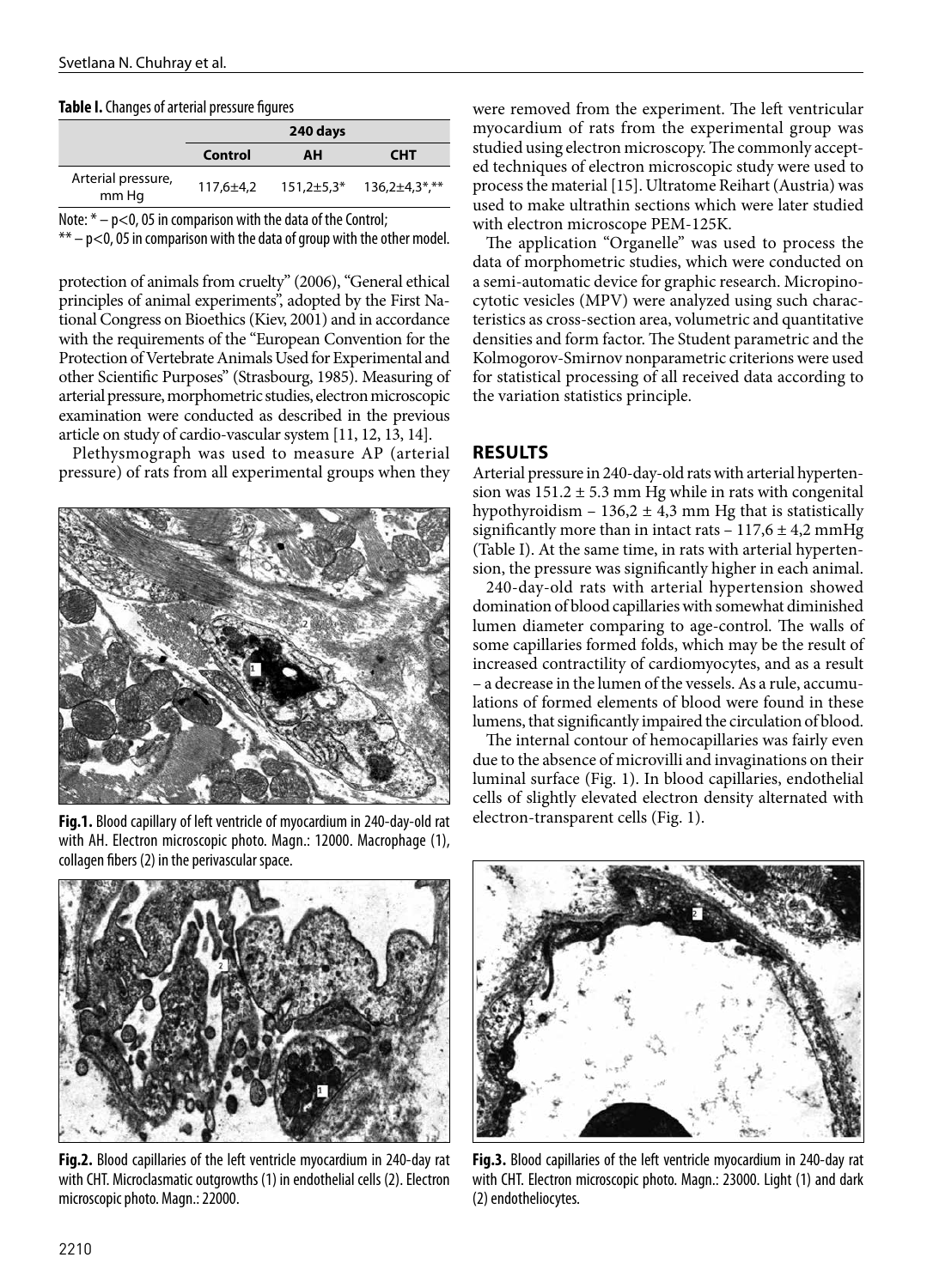| Indexes                                      | Control          | <b>Rats with AH</b> | <b>Rats with CHT</b> |
|----------------------------------------------|------------------|---------------------|----------------------|
| Volumetric density, %                        | $16,81\pm2,16$   | $9,66 \pm 1,01*$    | $10,54\pm1,12*$      |
| Quantitative density, $1/\mu m^3$            | $335,3 \pm 71,7$ | $56,5 \pm 7,2^*$    | $69.3 \pm 8.3*$      |
| Average area, $10^{-2}$ $\mu$ m <sup>2</sup> | $0.52 \pm 0.02$  | $1,17\pm0.03*$      | $0.97 \pm 0.02$ *,** |
| Form factor                                  | $0,78 \pm 0,01$  | $0.83 \pm 0.01*$    | $0.85 \pm 0.01*$     |

| Table II. The morphometric indexes of micropinocytotic vesicles in endothelial cells of myocardial circulatory capillaries |  |  |
|----------------------------------------------------------------------------------------------------------------------------|--|--|
|                                                                                                                            |  |  |

Note:  $* - p < 0$ , 05 in comparison with the data of the Control;

 $** - p < 0$ , 05 in comparison with the data of group with the other model.

The former, as in the age control, had thinned peripheral areas, and the increase in electron density occured due to the accumulation of the electron-dense material in the cytoplasm. Electron-transparent cells had a wider endothelium and reflected different stages of lysis and edema of cells. Increased number of edematous endothelial cells indicated deterioration of hemomicrocirculation.

The nuclei of both types of endothelial cells had an elongated, sometimes irregular shape. Perinuclear space in general was not extended. Euchromatin was evenly distributed around the karyoplasm.

In comparison with age-control, the number of elements of the rough endoplasmic reticulum and ribosomes in the cytoplasm of endothelial cells decreased, there were almost no secretory vesicles. Swollen mitochondria of different size, oval and rounded shape with lysed cristae and unevenly cleared matrix were observed. Endothelial cells were interconnected with junctions of different length, where the open areas alternated with dense, so-called, obliteration spots. Basal membranes of capillaries were expanded due to the dissolution of their fibrillar components. Dense bundles of collagen fibers and immune-competent cells, in particular, macrophages, accumulated in the extended perivascular spaces.

In the myocardium of 240-day rats with congenital hypothyroidism, the number of blood capillaries was significantly reduced compared with age control. Endothelial cells in these microvessels were altered: some of them changed in the dark type, others – in the light, and they alternated with each other. There were also endothelial cells, the cytoplasm of which had both electron-dense and electron-transparent portions. The lumen surface of the latter and of the dark endothelial cells formed deep invaginations and outgrowths, some of which became microclasmatic and desquamated into the lumen (Fig. 2). Electron-dense areas were formed by finely dispersed material, which lacked organelles. Single mitochondria, as a rule, had a lysed matrix and cristae. Nuclei of such cells had deep invaginations; the karyoplasm had a spotty appearance.

Electron-transparent endothelial cells had an insignificant thickness of peripheral regions, mostly devoided of organelles, with the exception of the micropinocytotic vesicles. The latter were also observed in some cells (Fig.3.). Given that these endothelial cells were not dilated, we can assume that enlightenment of the cytoplasm was associated with its lysis, and edema was not inherent to them.

Morphometric analysis of micropinocytosic vesicles in

rats at 240 days showed a significant increase in the average area of these vesicles, compared with age control. It happened, most likely, due to the merging of some of them, as well as prevailing processes of inhibition of its formation. Micropinocytotic vesicles, as in the control, were located on both basal and luminal surfaces, and freely around the cytoplasm. Morphometric analysis showed their significant quantitative changes (Table 2).

Thus, the volumetric density of the micropinocytotic vesicles in the endothelial cells of rats with arterial hypertension was  $9.66 \pm 1.01\%$ , which is statistically significantly less than that of normotensive rats (16.81  $\pm$  2.16%), and even less than in animals with congenital hypothyroidism (10.54  $\pm$ 1.12%). In contrast to the index of intact rats (335.3  $\pm$ 71.7 per 1  $\mu$ m<sup>3</sup>), their quantitative density decreased almost 6 times, which was  $56.5 \pm 7.2$  per 1  $\mu$ m<sup>3</sup>, in rats with congenital hypothyroidism this index was  $69.3 \pm 8.3$  per 1 µm3 . The average area of the cross-section of micropinocytotic vesicles in the endothelial cells of hypertensive rats statistically significantly increased almost twice to  $1.17 \pm$ 3.610<sup>-2</sup>  $\mu$ m<sup>2</sup> comparing to intact rats (0.52  $\pm$  0.02<sup>-2</sup>  $\mu$ m<sup>2</sup>) and rats with CHT (0.97  $\pm$  0.02 10<sup>-2</sup>  $\mu$ m<sup>2</sup>). They became more rounded as evidenced by the index of the form factor  $(0.83 \pm 0.01)$ , which became closer to 1,00. An increase in the area of the vesicles may be due to the fact that vacuolar formations participated in the transfer of substances from lumen to interstitium and vice versa. The form factor of micropinocytotic vesicles in endothelial cells in rats with congenital hypothyroidism was  $0.85 \pm 0.01$ , that is, they also became more rounded.

#### **DISCUSSION**

In 240-day-old rats with spontaneous arterial hypertension, and with congenital hypothyroidism, an impairment of compensatory processes in the blood capillaries of the myocardium were marked. The nature of the changes in both experimental groups had common features and differences.

The common features included: firstly, a decrease in the number of blood capillaries; and secondly, circulation disturbance as well as blood and ultrastructural signs of hypoxic condition, as evidenced by the presence of erythrocytes, platelets and fine-dispersed material in the lumen of the capillaries; thirdly, a significant decrease in the functional activity of endothelial cells, a sign of which is a decrease in the number of organelles of the biosynthetic plan (mitochondria, polysomes, endoplasmic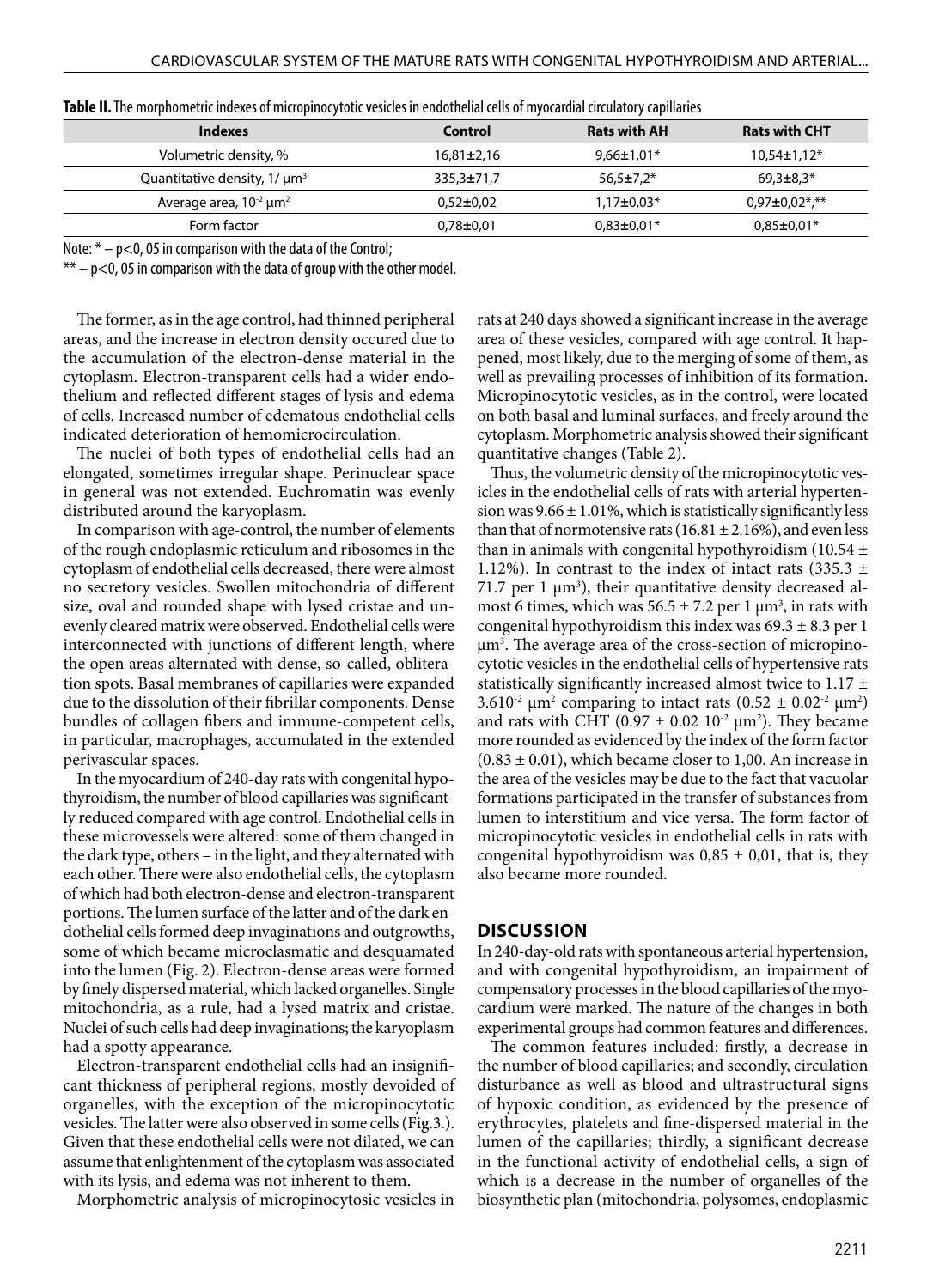reticulum, Golgi complex) and structures involved in the transendothelial transfer of substances – micropinocytotic vesicles; fourthly, lysis and edema of endothelial cells; fifth, perivascular edema, which is mucinous, that is confirmed by the accumulation of fine-fibrous structures, which are likely proteoglycans and glycoproteins, collagen fibers, cellular detritus. Morphological signs of a hypoxic state are explained by various pathogenic mechanisms [16], oxidative stress may lead to reduced bioavailability of nitric oxide [17], increased production of endothelin-1 [18], elevated intracellular Ca<sup>2+</sup> [19], vascular remodeling [20] or renal pathologies [21], which directly or indirectly promote vasoconstriction and blood pressure elevation [22]. Therefore, it is worth pursuing in the future studies to investigate the impact of hypothyroidism-like mechanisms of hypertensive conditions.

As known, Triiodothyronine affects the hemodynamic state mainly by its influence on the expression of cardiomyocyte genes, which encode both structural and regulatory proteins in the heart (myosin heavy chains, sarcoplasmic reticulum calcium-activated ATP-ase, phospholamban) and other intracellular mechanisms of thyroid hormone action in the cardiomyocytes [23].

The main differences in the ultrastructural organization of myocardial blood capillaries in 240-day-old rats with hypertension and rats with congenital hypothyroidism were more prevalent and expressive destructive-dystrophic changes in the latter as well as the presence of endothelial cells that are at different stages of apoptosis. Such differences are due, apparently, to the fact that in rats with congenital hypothyroidism, arterial hypertension develops against the background of deficiency of thyroid hormones and calcitonin. The fact that hyperthyroid rats develop apoptotic altered endothelial cells during the development of hypothyroidism is another indication that the main trigger mechanism for apoptosis is the receptor pathway. That is, in rats with uncorrected congenital hypothyroidism, the death of endothelial cells occurs in two ways – apoptosis and necrosis. Thus, thyroid hormone changed cardiovascular hemodynamics.

The literature informs that the aging is associated with alterations in the hypothalamic-pituitary-thyroidal axis which can lead to hypothyroidism. Increase in the percentages of large follicles and significant decrease in FT3 level was observed in 18-month-old rats in comparison to 3-month ones [21].

## **CONCLUSIONS**

In rats of mature age (240 days) with arterial hypertension and congenital hypothyroidism there is a breakdown of compensatory processes in the capillaries of the myocardium. This is manifested by the further dilution of capillaries, the development of hypoxic state and mucinous edema of interstitium in them, the decrease of activity of biosynthetic and transport processes. At the same time, the expressiveness and prevalence of these processes, as in all previous periods of observation, is greater in rats with congenital hypothyroidism than in rats with arterial hypertension.

## **REFERENCES**

- 1. Chobanian A., Bakris G., Black H. et al. The Seventh Report of the Joint National Committee on Prevention, Detection, Evaluation, and Treatment of High Blood Pressure. JAMA. 2003; 289:2560–72. DOI: 10.1001/jama.289.19.2560
- 2. Antonenko A., Vavrinevych O., Korshun M., Omelchuk S. Hygienic assessment of the effects of pesticides application on children population morbidity with thyroid gland diseases Wiad Lek. 2019; 72(2): 267-70.
- 3. Lutai M., Slobodskoy V. Endothelial dysfunction with ischemic heart disease: the importance and possible ways of correction. Endothelium as a universal regulator of the cardiovascular system. Ukrainian Cardiology Magazine. 2001; 3(1):79-83.
- 4. Lutai M., Slobodskoy V. Endothelial dysfunction with ischemic heart disease: the importance and possible ways of correction. Endothelial dysfunction is a key link in pathogenesis of cardiovascular pathology and possible ways of its correction (the role of inhibitors of angiotensin converting enzyme). Ukrainian Journal of Cardiology. 2001;4:91-96.
- 5. Kovaleva O., Belovol A., Zaika M. The role of oxidative stress in cardiovascular pathology. Journal AMS of Ukraine. 2005; 11(4):660-70.
- 6. Selivanova G. Cardiovascular manifestations of hypothyroidism: the role and place of hypertension. Cardiologist. 2006;4:64-69.
- 7. Anderson G., Biakeman N., Streeten D. The effect of age on prevalence of secondary form of hypertension in 4429 consecutively referred patients. J. Hypertens. 1994;12(5):609-15.
- 8. Dovgan R., Stechenko L., Zagorodniy M., Chekman I. Morphofunctional features of the cardiac myocardial ultrastructure of rats with spontaneous arterial hypertension. Visn. of morphology. 2007;13(2):255-60.
- 9. Kravtsov G., Dumen N., Postnov Yu. Binding of calcium to cytoskeleton of red blood cells in rats with spontaneous hypertension. Cardiology. 1991;10:77- 81.
- 10. Antonov Ye., Alexandrovich Yu., Seryapina A., Klimov L. et al. Stress and arterial hypertension: ISIAH rat strain. Vavilovskii Zhurnal Genetiki i Selektsii – Vavilov Journal of Genetics and Breeding. 2015;19(4):455-59. DOI: 10.18699/VJ15.060
- 11. Chuhray S., Lavrynenko V., Kaminsky R., Dzevulska I. et al. Morphofunctional status of cardio-vascular system of rats with congenital hypotireosis. Wiad Lek 2019; 72(2):59-63.
- 12. Chuhray S., Lavrynenko V., Kaminsky R., Ustymenko O. et al. The influence of drug treatment on cardio-vascular system of the rats with congenital hypothyroidism. Wiad Lek. 2019; 72(7):1300-1303.
- 13. Chuhray S., Lavrynenko V., Kaminsky R., Dzevulska I. et al. Morphofunctional status of cardio-vascular system of rats with arterial hypertension. Wiad Lek. 2020;73(2):355-359.
- 14. Chuhray S., Lavrynenko V., Matkivska R., Lachtadyr T. et al. Influence of combined pharmacotherapy on cardio-vascular system of arterial hypertension (in experiment). Wiad Lek. 2020;73(8):1712-1716.
- 15. Karupu V. Electron microscopy. Vishcha School. 1984: 208.
- 16. Vaziri N., Rodriguez-Iturbe B. Mechanisms of disease: oxidative stress and inflammation in the pathogenesis of hypertension. Nat. Clin. Pract. Nephrol. 2006; 2(10):582-93. DOI:10.1038/ncpneph0283.
- 17. Wilcox C. Oxidative stress and nitric oxide deficiency in the kidney: a critical link to hypertension? Am. J. Physiol. Regul. Integr. Comp. Physiol. 2005;289(4):913-35. DOI: 10.1152/ajpregu.00250.2005.
- 18. Kahler J., Ewert A., Weckmuller J., Stobbe S. et al. Oxidative stress increases endothelin-1 synthesis in human coronary artery smooth muscle cells. J. Cardiovasc. Pharmacol. 2001; 38(1):49-57.
- 19. Touyz R. Reactive oxygen species as mediators of calcium signaling by angiotensin II: implications in vascular physiology and pathophysiology. Antioxid. Redox Signal. 2005: 7(9–10):1302-14. DOI: 10.1089/ars.2005.7.1302.